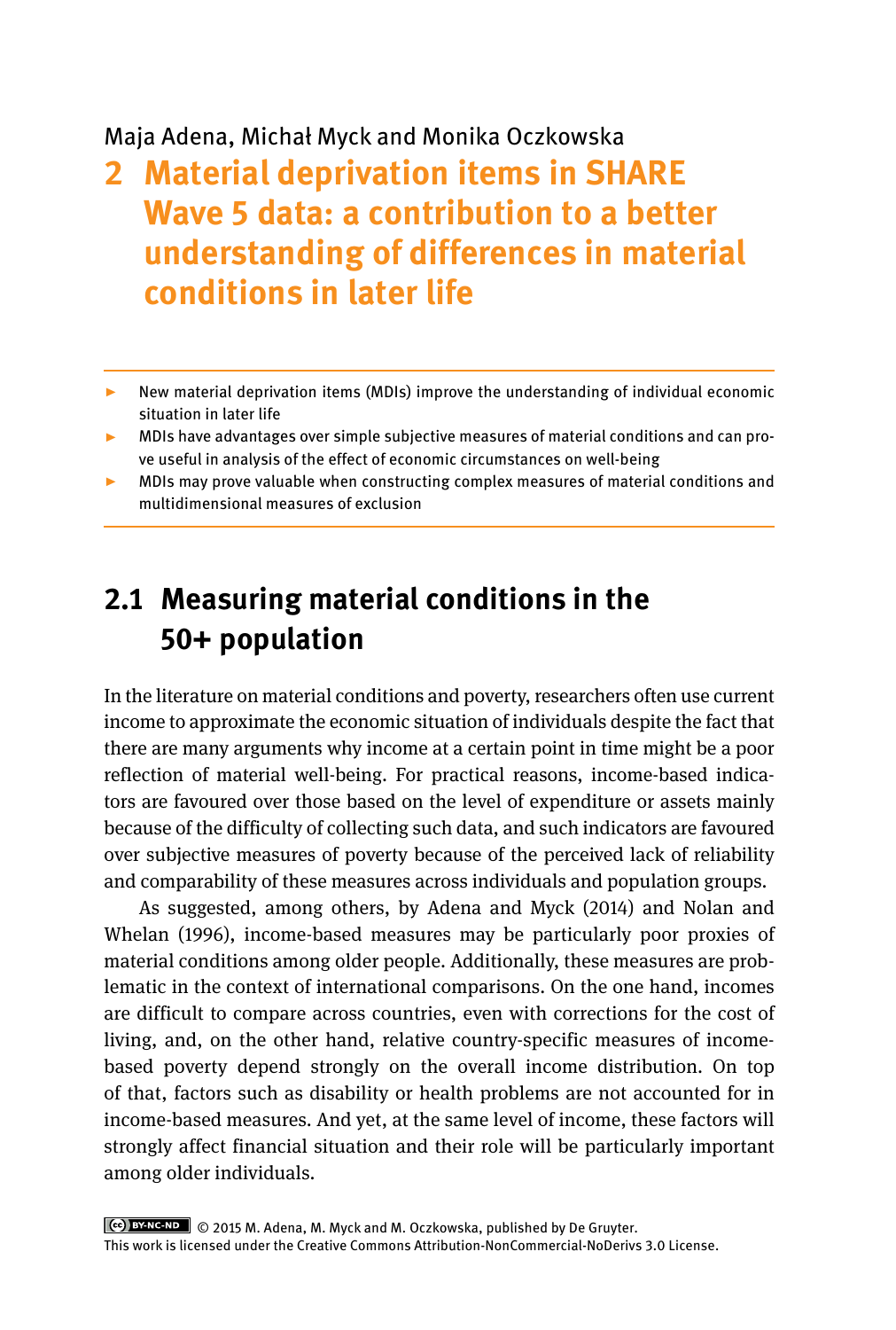When accounting for some of the above deficiencies, measures based on subjective assessment of material conditions (usually asking: "How easily can the household make ends meet"?) may be affected by culture specific response behaviour. Apart from that, since they are usually collected as categorical variables, they may provide limited information with respect to the ability to distinguish between different levels of material conditions. Furthermore, when studying the relationships between material well-being and various outcomes of interest (health, life-satisfaction, etc.), subjective measures are likely to be endogenous to the outcomes analysed.

The above arguments were the key factors behind the decision to extend the SHARE battery of questions in Wave 5 to include a number of the so-called "material deprivation items" (MDIs). Deprivation items, which aim to capture the ability of households to afford specific types of goods and services, have been used increasingly in recent decades to complement income-based measures of material conditions (Atkinson et al. 2002, Nolan & Whelan 2010), and there has been a number of other surveys that have used deprivation indicators to identify insufficient material resources. These include, for example, the UK's *Family Resources Survey*, the EU's *Survey on Income and Living Conditions* and *Monitoring Poverty and Social Exclusion* conducted in Northern Ireland.

In chapters 5 and 6 in this volume these items are used to generate material deprivation and social exclusion measures. In this chapter, after a brief description of the SHARE Wave 5 MDIs in section 2.2 we examine how strongly they correlate with a general subjective measure of material conditions (section 2.3), and investigate to which extent they complement these measures in the analysis of broader aspects of quality of life (section 2.4).

### **2.2 Material deprivation items in SHARE Wave 5**

For the purposes of this chapter, we used eleven items aimed at capturing material deprivation in SHARE Wave 5 (more information on the MDIs in SHARE can be found in Myck et al. 2015). These items are listed in Table 2.1 and cover aspects of the economic circumstances of households such as the ability to afford to eat meat or fruit more often than three times per week, the affordability of a number of specific items such as groceries and holidays away from home, the necessity to limit expenses on a number of items such as shoes or heating to keep living costs down, and the inability to see a doctor because of cost.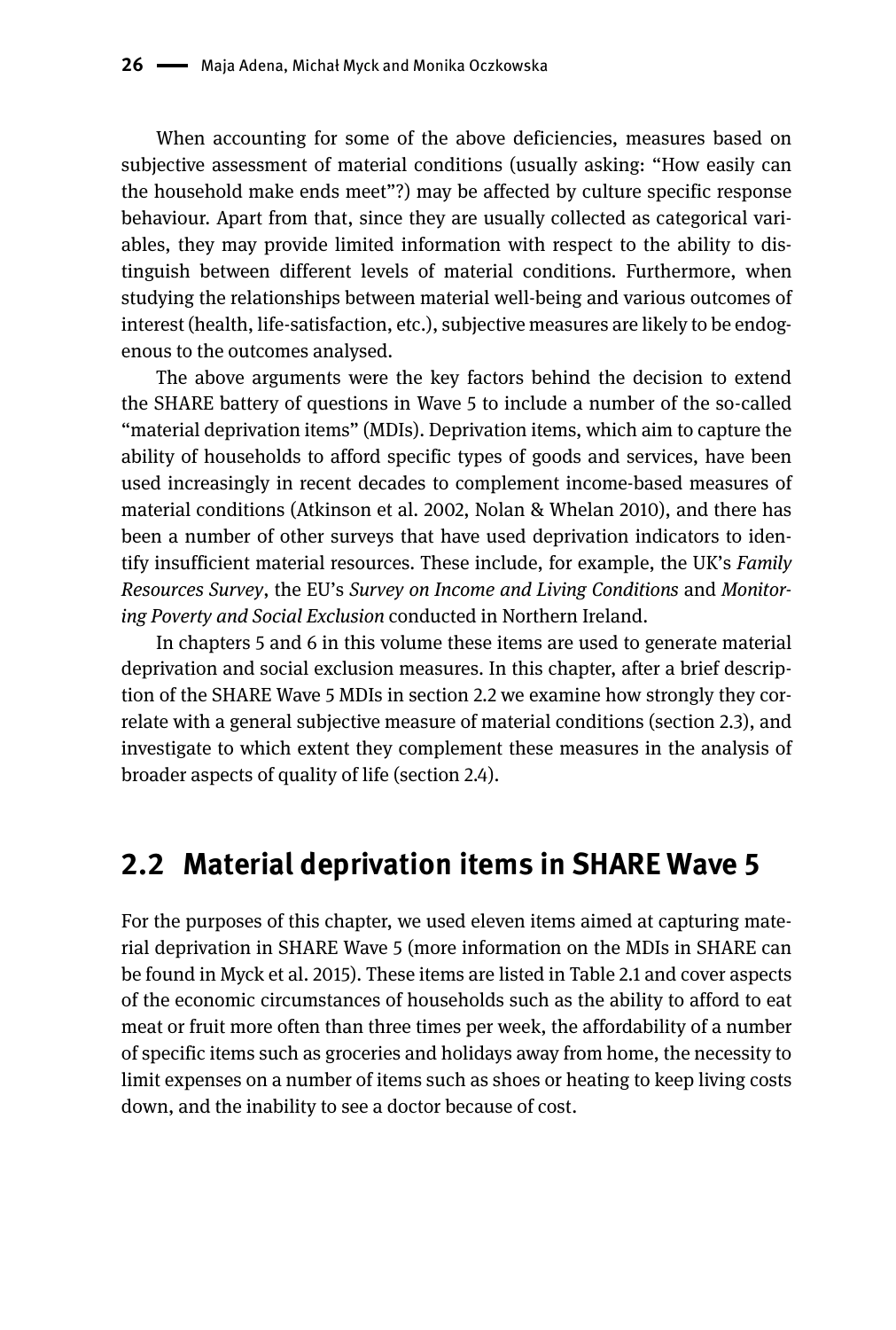| <b>Material deprivation item</b> | <b>Question text</b>                                                                                                                                                         |  |
|----------------------------------|------------------------------------------------------------------------------------------------------------------------------------------------------------------------------|--|
| MDI: meat                        | [you] do not eat meat, fish or chicken more often [than three]<br>times per week] because: you cannot afford to eat it more often                                            |  |
| MDI: fruit                       | [you] do not eat fruits or vegetables more often [than three]<br>times per week] because: you cannot afford to eat it more often                                             |  |
| MDI: groceries                   | Can your household afford to regularly buy necessary groceries<br>and household supplies?                                                                                    |  |
| MDI: holiday                     | Could your household afford to go for a week long holiday away<br>from home at least once a year?                                                                            |  |
| MDI: expense                     | Could your household afford to pay an unexpected expense of<br>[AffordExpenseAmount]* without borrowing any money?                                                           |  |
| MDI: clothing                    | In the last twelve months, to help you keep your living costs down,<br>have you<br>continued wearing clothing that was worn out because you<br>could not afford replacement? |  |
| MDI: shoes                       | continued wearing shoes that were worn out because you could<br>not afford replacement?                                                                                      |  |
| MDI: heating                     | put up with feeling cold to save heating costs?                                                                                                                              |  |
| MDI: glasses                     | gone without or not replaced glasses you needed because you<br>could not afford new ones?                                                                                    |  |
| MDI: dentist                     | postponed visits to the dentist?                                                                                                                                             |  |
| MDI: doctor                      | Was there a time in the past 12 months when you needed to see a<br>doctor but could not because of cost?                                                                     |  |

| Table 2.1: Material deprivation items: SHARE Wave 5 |
|-----------------------------------------------------|
|-----------------------------------------------------|

Notes: For details on question eligibility and questionnaire design see (Myck et al. 2015). \*[*AffordExpenseAmount*] corresponds to the country-specific relative poverty line defined at the level of 60 % of median monthly equivalised household income. Source: SHARE Wave 5 questionnaire

In our subsequent analysis, the deprivation items are used as binary variables, with 1 indicating that the person is deprived and 0 otherwise. Given that most of the material deprivation questions were asked at the household level (see Myck et al. 2015), we only use one observation per household when analysing their correlation with subjective measure of material conditions in section 2.3. However, since we analyse individual level outcomes (general health, symptoms of depres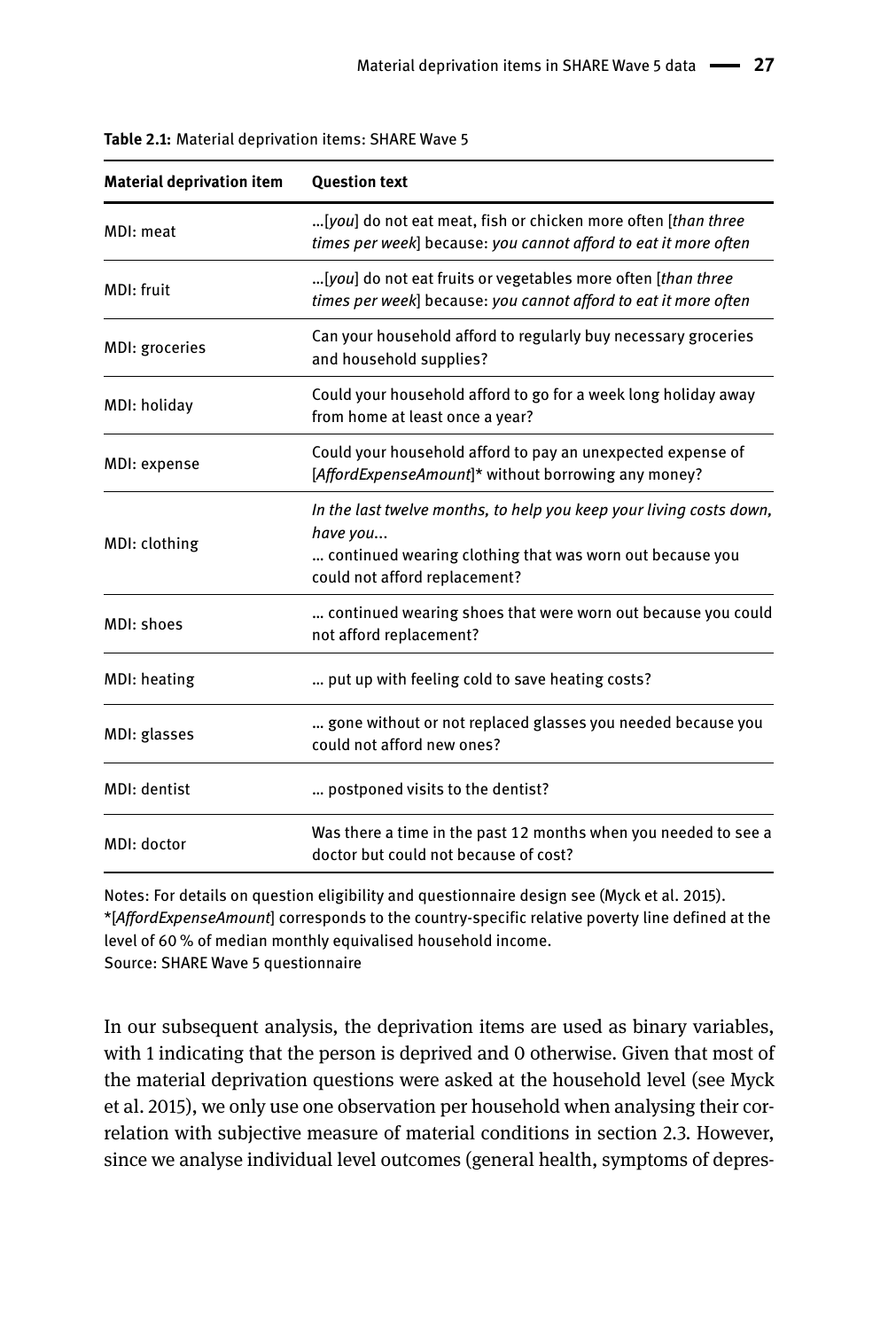sion, quality of life) in section 2.4, we have imputed information on subjective material conditions and on the MDIs for the other partner in the household in the case of couples.

### **2.3 Making ends meet and material deprivation**

We first analyse the material deprivation items in relation to a general self-assessed measure of the financial situation. Respondents in SHARE, as in many other surveys (including HRS and ELSA), were asked about how easily their household could make ends meet (further referred to as "MEM"). This is a common approach to measure general financial conditions (e.g. Saunders et al. 1994), in which individuals are asked to evaluate their circumstances with respect to their specific needs.

In SHARE the self-assessed financial situation was measured on an ordered scale with four response categories: with great difficulty, with some difficulty, fairly easily and easily. Overall in the sample in SHARE Wave 5 34.9 per cent of households state that they make ends meet easily, 29.3 per cent fairly easily, 24.6 per cent with some difficulty and 11.2 per cent with great difficulty. These shares differ significantly between countries. For example, while in Estonia 61.7 per cent of households make ends meet with some or great difficulty, in Denmark only 12.6 per cent report being in this situation.

#### **Correlation between making ends meet and material deprivation items**

To assess the quality of the new deprivation items in SHARE Wave 5 we first analyse their correlation with the overall subjective assessment of financial circumstances. If we expect these items to reflect economic circumstances and we want to use them in the measurement of material conditions, we should first of all find strong correlations between MDIs and the making-ends-meet assessments. Apart from that, we would expect the different MDIs to pick up slightly different aspects of material conditions, so that each individual MDI provides additional information on material conditions on top of the other items. In Figure 2.1 we present the breakdown of the MEM categories for all 40,287 households in SHARE Wave 5 included in our analysis, and specify the proportions of households that are deprived with respect to selected six MDIs: the inability to afford meat, groceries, holidays and an unexpected expense, as well as having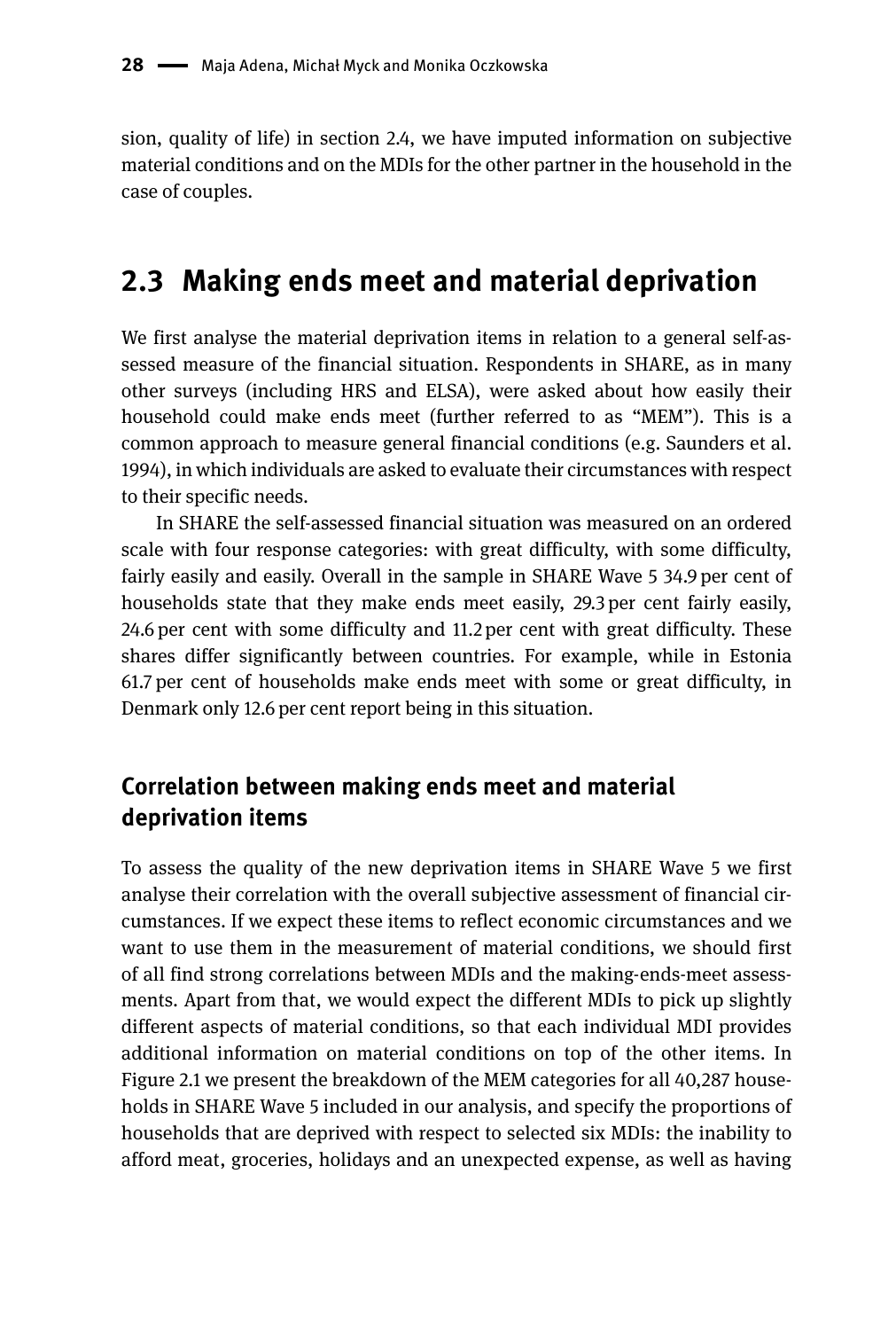to limit spending on heating and visits to the dentist. Figure 2.1 shows first of all, that there is substantial variation in the level of deprivation for these six items, both overall and across the specific MEM categories. For example only 12.8 per cent of households who make ends meet with great difficulty cannot afford to eat meat at least three times per week. But this is the case for as many as 89.4 per cent of households for the ability to afford to go on holiday and for 82.8 per cent of households for the ability to pay an unexpected expense. It is also interesting to note that, for these two items, a high proportion of households who find it relatively easy to make ends meet is unable to afford them (5.8 % and 4.9 % respectively).

Variation in the level of deprivation and in the degree of correlation between MEM and MDIs can also be seen from Figure 2.2. The figure demonstrates the relationship between the proportion of households deprived of the same six items used in Figure 2.1, and the proportion of those who make ends meet with some or great difficulty. First of all, the scatterplots suggest strong positive relationships between MEM and MDIs. Seemingly different cross-country patterns indicate that the relationship between the subjective assessment of material conditions and the MDIs may be different in different countries. It also indicates that the latter variables may potentially contain additional information. Figure 2.2 also shows a significant degree of variation both in MEM and the level of deprivation by country. For example, over half of the 50+ households in Estonia, Slovenia and Italy state that they have some or great difficulty in making ends meet. Interestingly, while more than every third household (36.1 %) in Estonia cannot afford to buy groceries, in Slovenia and Italy only 15.9 per cent and 11.8 per cent of households respectively are deprived with respect to this item. We can also see that, while similar proportions of households in the Czech Republic, Israel, and Spain declare difficulty with making ends meet, the proportions of households deprived with respect to specific items in these countries can be substantially different.

In what follows, we analyse the correlations between MEM and MDIs in more detail using the ordered probit model. Table 2.2 shows the results of the analysis with the four ordinal categories of the MEM variable regressed on deprivation items, controlling for a number of individual characteristics (age, age squared, single dummy, single female dummy, large household) and country dummies. As is indicated in Table 2.2, the estimated cut-off points are statistically different from each other, which justifies the use of an ordered outcome model on all four categories. As we can see, all coefficients on the MDIs are statistically significant, with all but one significant at 0.1 %. This result confirms very strong correlations between the MDIs and making ends meet. Marginal effects for the highest category of MEM (making ends meet with great difficulty) are presented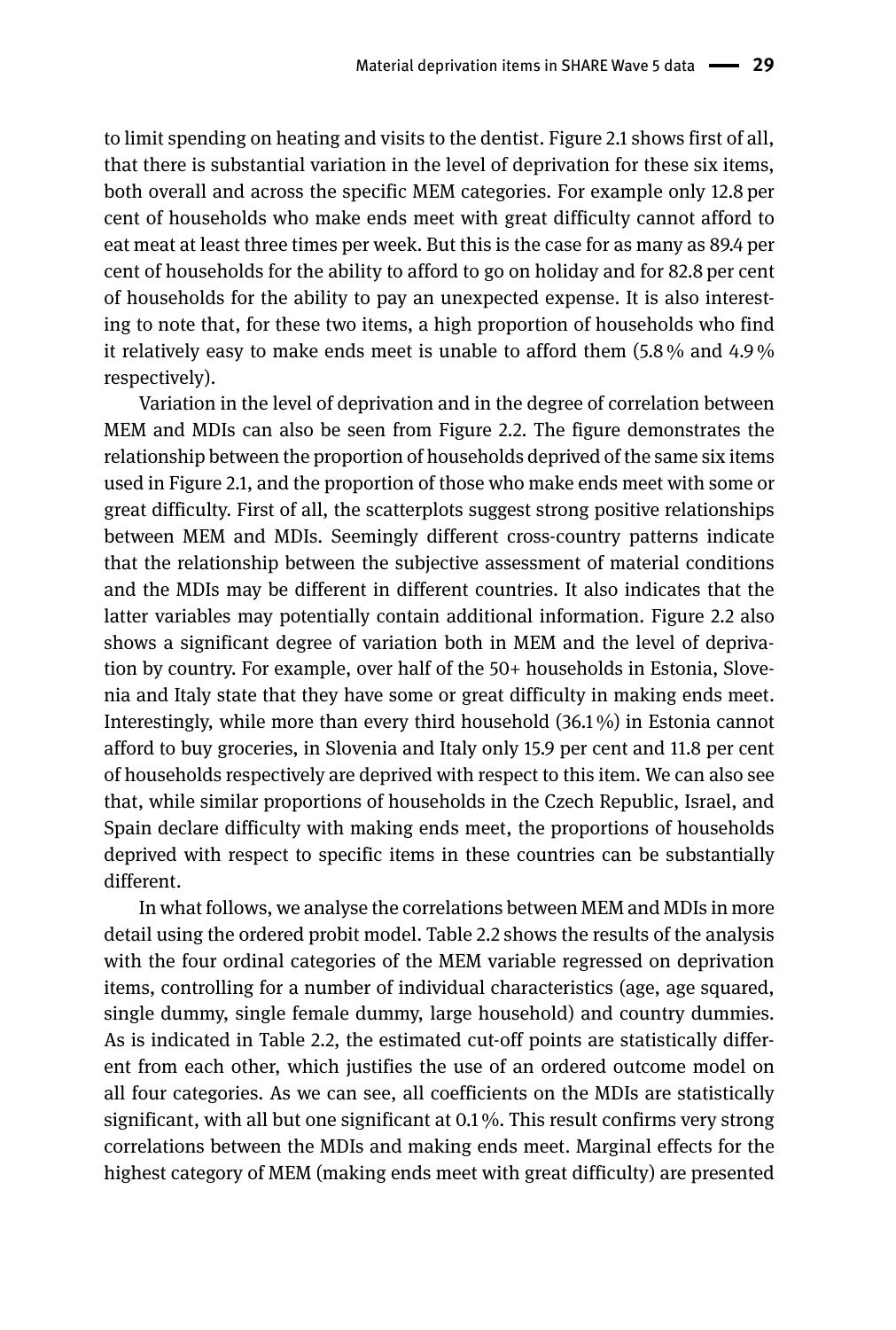in Figure 2.3. The estimates show how much being deprived with respect to a specific MDI is related to the probability of declaring great difficulty in making ends meet. Inability to afford meat, for example, increases this probability by 2.2 percentage points (pp), while the inability to afford a holiday or an unexpected expense increases the probability by 8.0 pp and 6.6 pp respectively.



**Figure 2.1:** Making ends meet categories and the MDIs Notes: Means at household level, restricted sample to sample used in the regressions, weighted with SHARE Wave 5 households weights; no. of observations: 40,287 Source: Authors' calculations using SHARE Wave 5 release 0 data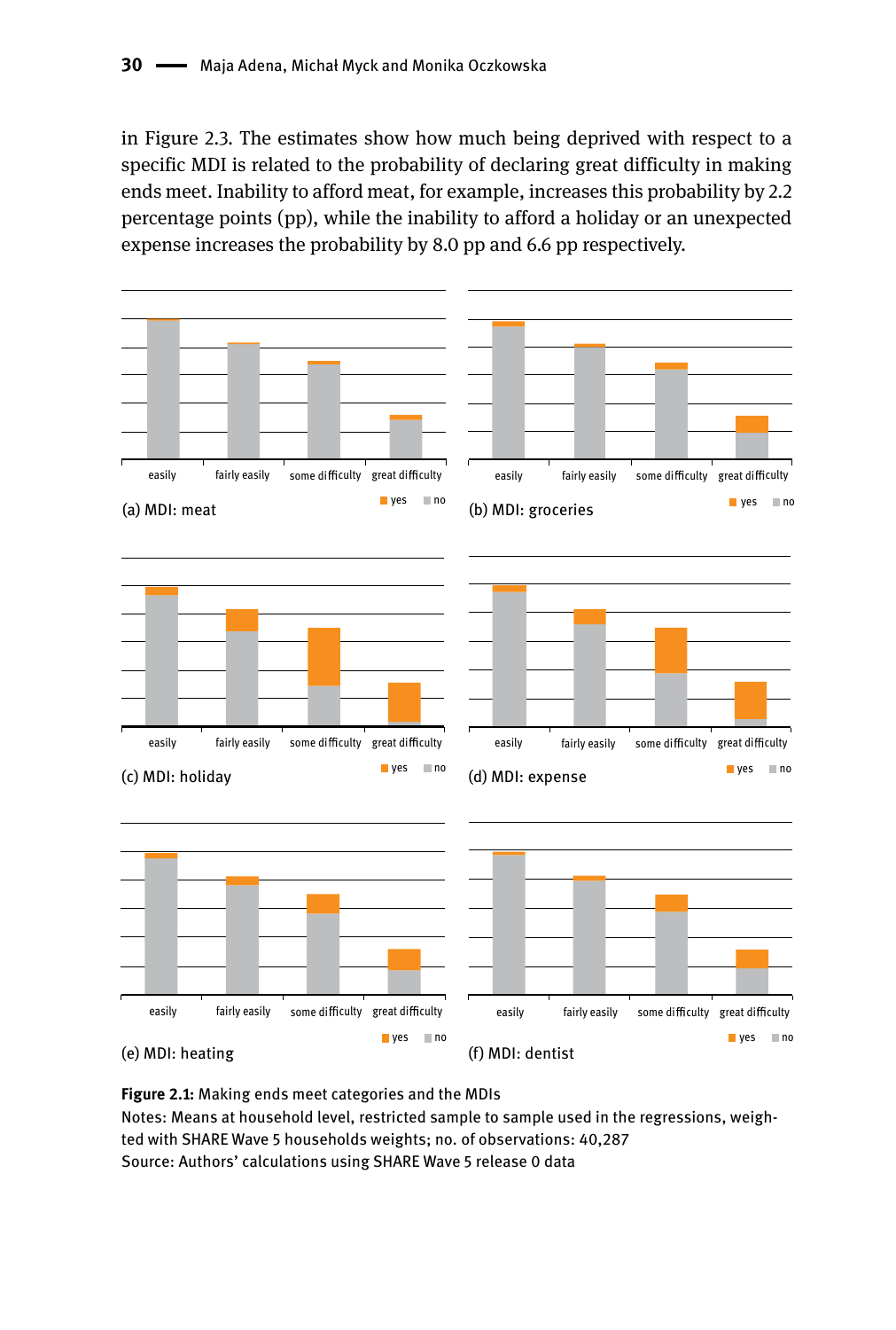

**Figure 2.2:** Difficulty in making ends meet and levels of deprivation for selected MDIs by country Notes: Means at household level by country, restricted sample to sample used in regression analysis, weighted with SHARE Wave 5 households weights; no. of observations: 40,287 Source: Authors' calculations using SHARE Wave 5 release 0 data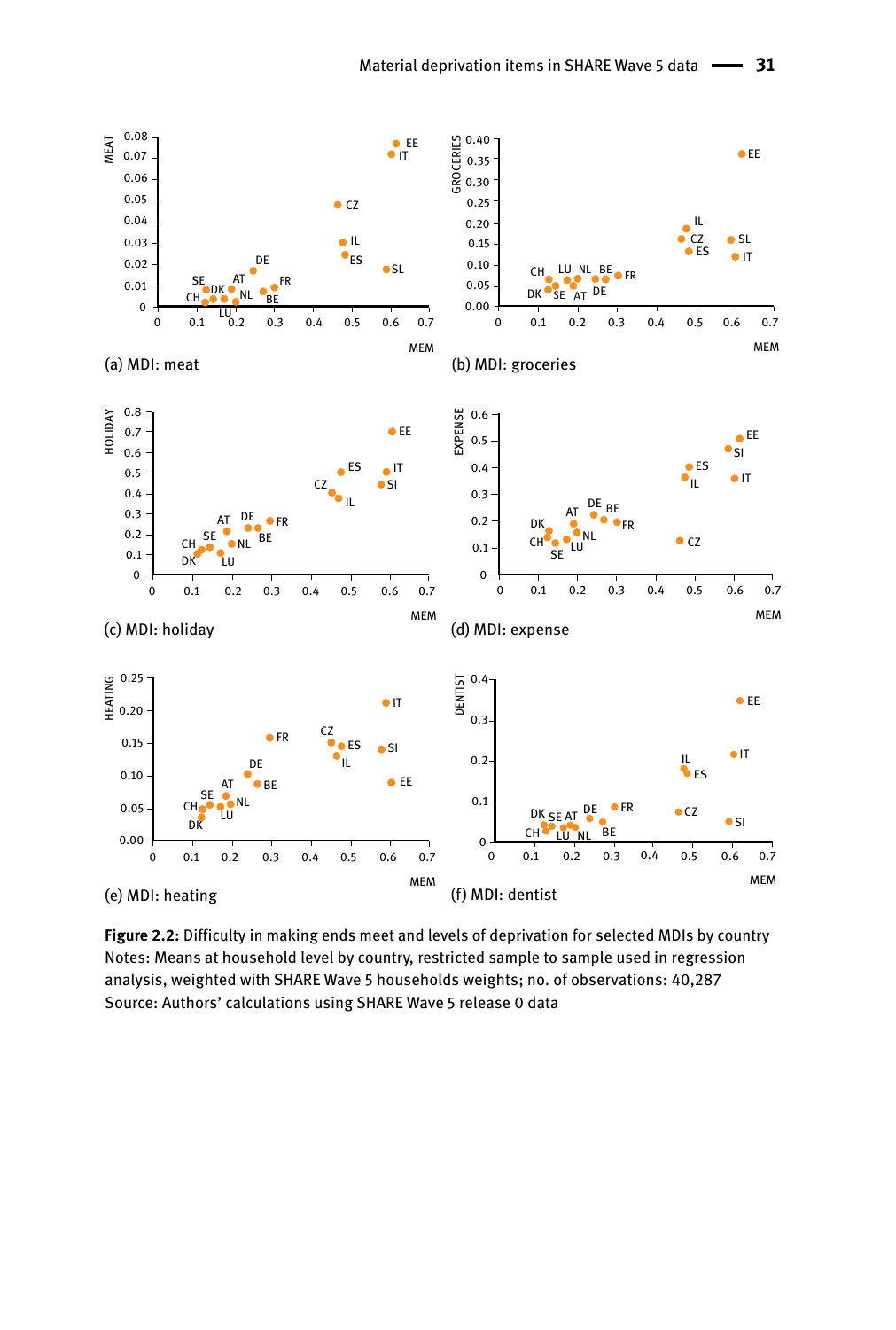|                            | <b>Coefficients</b>   | SE/CI             |  |
|----------------------------|-----------------------|-------------------|--|
| MDI: meat                  | $0.231***$            | (0.045)           |  |
| MDI: fruit                 | $0.221**$             | (0.071)           |  |
| MDI: groceries             | $0.190***$            | (0.021)           |  |
| MDI: holidays              | $0.840***$            | (0.016)           |  |
| MDI: expense               | $0.696***$            | (0.017)           |  |
| MDI: clothing              | $0.361***$            | (0.023)           |  |
| MDI: shoes                 | $0.181***$            | (0.025)           |  |
| MDI: heating               | $0.311***$            | (0.021)           |  |
| MDI: dentist               | $0.288***$            | (0.024)           |  |
| MDI: glasses               | $0.294***$            | (0.025)           |  |
| MDI: doctor                | $0.260***$            | (0.030)           |  |
| single                     | $0.060**$             | (0.021)           |  |
| single female              | $0.081***$            | (0.023)           |  |
| large household            | $0.169***$<br>(0.015) |                   |  |
| Country dummies            | Included              |                   |  |
| Cut-off 1                  | 0.330                 | $(0.285 - 0.375)$ |  |
| Cut-off <sub>2</sub>       | 1.428                 | $(1.381 - 1.475)$ |  |
| Cut-off 3                  | 2.940                 | $(2.886 - 2.994)$ |  |
| Observations               | 40,387                |                   |  |
| Wald test of MDI (p value) | 0.000                 |                   |  |
| Pseudo R2                  | 0.243                 |                   |  |

**Table 2.2:** Correlation between MEM and MDIs. Ordinal probit regression results: coefficients

Notes: \* p < 0.05, \*\* p < 0.01, \*\*\* p < 0.001. SE/CI – standard errors or confidence intervals Source: Authors' calculations using SHARE Wave 5 release 0 data, unweighted



**Figure 2.3:** Making ends meet and MDIs: marginal effects from ordered probit regression Notes: Marginal effects of a specific MDI on the probability of having great difficulty in making ends meet. Based on ordered probit regression in Table 2.2; in case of dummy variables marginal effects are calculated for discrete change of dummy variable from 0 to 1; no. of observations: 40,387

Source: Authors' calculations using SHARE Wave 5 release 0 data, unweighted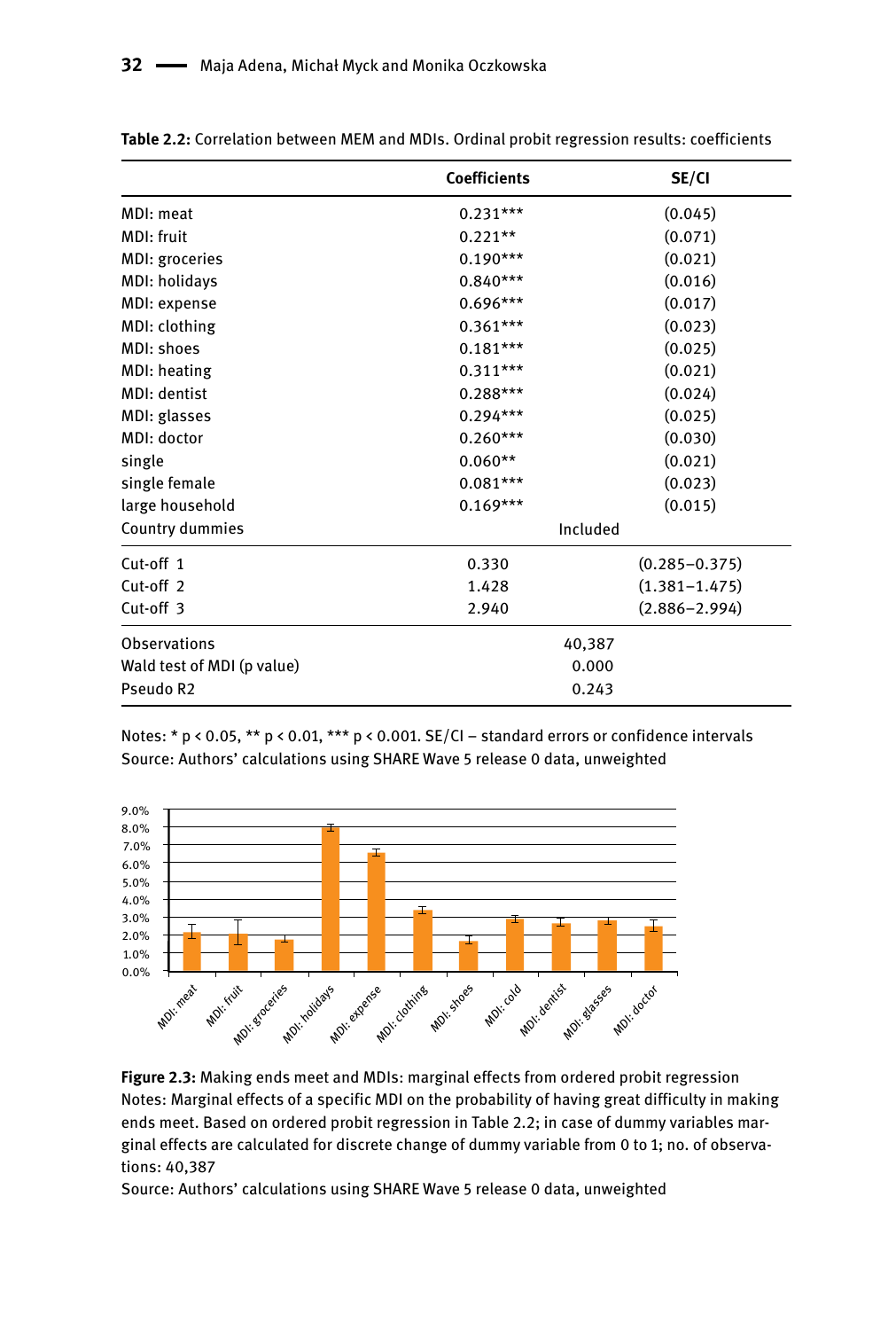# **2.4 MDIs in the analysis of material conditions on health and well-being**

Having established a strong correlation between the subjective assessment of material conditions and the deprivation items, we now turn to the question of the degree of additional information contained in the MDIs when analysing the relationship between material conditions and such outcomes as health and well-being.

To examine the potential of the MDIs in explaining the variation in the quality of life with respect to material circumstances we run probit regressions for three outcomes and test the additional contribution of MDIs versus using only subjective assessment of material conditions by examining their (joint) statistical significance separately.

The outcomes used in the regressions are poor health (based on self-assessment of health, SAH), symptoms of depression based on the EURO-D scale and quality of life measured with an indicator based on the CASP-12 questions. All outcomes were rescaled into binary variables with "1" indicating poor health, depression or low quality of life. SAH is a subjective measure of general health status on an ordered five-level scale from excellent to poor. In our analysis we take the last two categories – fair and poor health, as implying poor health status. Around 37 per cent of individuals in the (weighted) restricted sample declare themselves to be in poor health. As far as depression is concerned, we follow the literature and consider all respondents with four or more symptoms of depression on the 12-point EURO-D scale to be classified as suffering from depression. Around 20 per cent of individuals in the (weighted) restricted sample suffer from depression. The CASP-12 items reflect respondents' quality of life. In this case, respondents get a total score of 12 to 48 which is a sum of their specific answers to twelve questions on how often they experience certain feelings such as feeling left out of things or being full of energy. In our analysis, we set the threshold of 35 points or lower to represent low quality of life which means that 30 per cent of respondents in the (weighted) restricted sample are classified as having low quality of life. In all regressions we control for age, age squared, being single, female and for household size; we also include country dummies. Note, that this estimation is conducted at the individual and not household level with standard errors clustered at the household level.

The regression results in the form of marginal effects from a probit model estimation are presented in Table 2.3. Columns (1), (3) and (5) present the results from the specification without MDIs while columns (2), (4) and (6) present the results of specifications including the MDIs as additional explanatory variables. The information on the degree of difficulty with making ends meet is controlled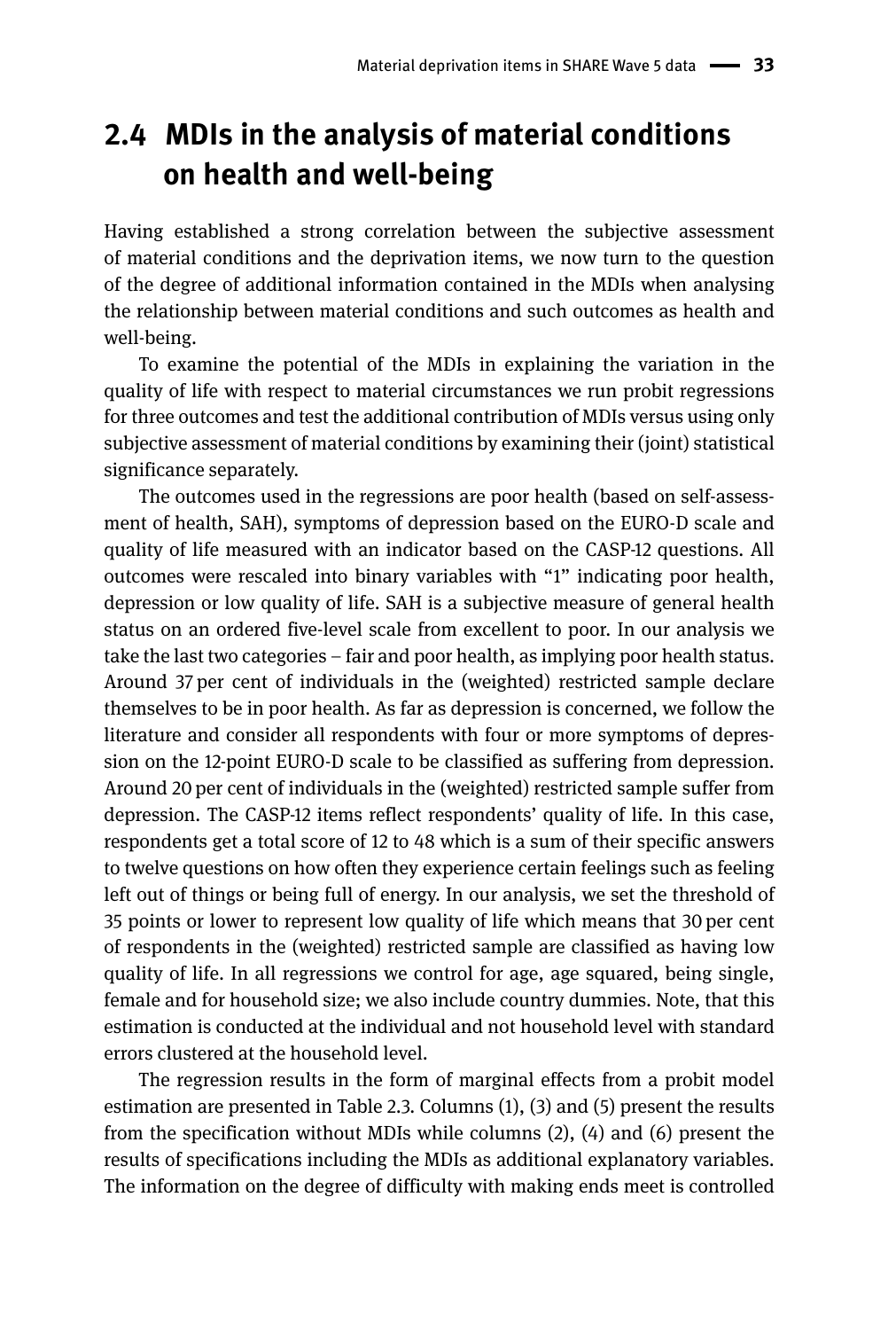through three separate dummy variables for making ends meet "relatively easily", with "some difficulty" and with "great difficulty".

The first thing to note is the reflection of the correlation between MEM and deprivation items, which results in much lower values of coefficients on MEM categories in specifications after inclusion of the MDIs. The three coefficients, however, remain statistically significant. In all specifications including the MDIs most of the coefficients on MDIs are individually statistically significant, and the Wald test suggests that they are jointly significant in all three cases. In the case of the CASP, regression coefficients on all MDIs are statistically significant. Individually, across the three specifications the most significant coefficients are those on the following material deprivation items: meat, holiday, expense, clothes, glasses, and doctor. We see, for example, that at sample means, conditional on other variables, a positive answer to the question on inability to afford a holiday increases the probability of reporting poor health by almost 11 pp. Deprivation in the holiday domain increases the probability of suffering from depression symptoms by 6.2 pp and of low quality of life by 9.7 pp.

|                 | Poor health (SAH) |            | <b>Depression (EURO-D)</b> |            | <b>CASP</b> |            |
|-----------------|-------------------|------------|----------------------------|------------|-------------|------------|
|                 | (1)               | (2)        | (3)                        | (4)        | (5)         | (6)        |
| MEM:            | $0.086***$        | $0.069***$ | $0.045***$                 | $0.031***$ | $0.103***$  | $0.087***$ |
| fairly easily   | (0.006)           | (0.006)    | (0.004)                    | (0.005)    | (0.005)     | (0.006)    |
| MEM:            | $0.204***$        | $0.119***$ | $0.120***$                 | $0.054***$ | $0.257***$  | $0.174***$ |
| some difficulty | (0.006)           | (0.007)    | (0.005)                    | (0.005)    | (0.005)     | (0.006)    |
| MEM: great      | $0.344***$        | $0.179***$ | $0.223***$                 | $0.090***$ | $0.407***$  | $0.229***$ |
| difficulty      | (0.008)           | (0.011)    | (0.006)                    | (0.008)    | (0.007)     | (0.010)    |
| MDI: meat       |                   | $0.060***$ |                            | $0.050***$ |             | $0.076***$ |
|                 |                   | (0.017)    |                            | (0.011)    |             | (0.015)    |
| MDI: fruit      |                   | 0.042      |                            | $0.058**$  |             | $0.097***$ |
|                 |                   | (0.028)    |                            | (0.018)    |             | (0.024)    |
| MDI: groceries  |                   | $-0.005$   |                            | 0.001      |             | $0.029***$ |
|                 |                   | (0.008)    |                            | (0.006)    |             | (0.007)    |
| MDI: holidays   |                   | $0.110***$ |                            | $0.062***$ |             | $0.097***$ |
|                 |                   | (0.007)    |                            | (0.005)    |             | (0.006)    |
| MDI: expense    |                   | $0.040***$ |                            | $0.021***$ |             | $0.043***$ |
|                 |                   | (0.007)    |                            | (0.005)    |             | (0.006)    |
| MDI: clothing   |                   | $0.033***$ |                            | $0.031***$ |             | $0.028***$ |
|                 |                   | (0.009)    |                            | (0.007)    |             | (0.008)    |

#### **Table 2.3:** Material conditions and well-being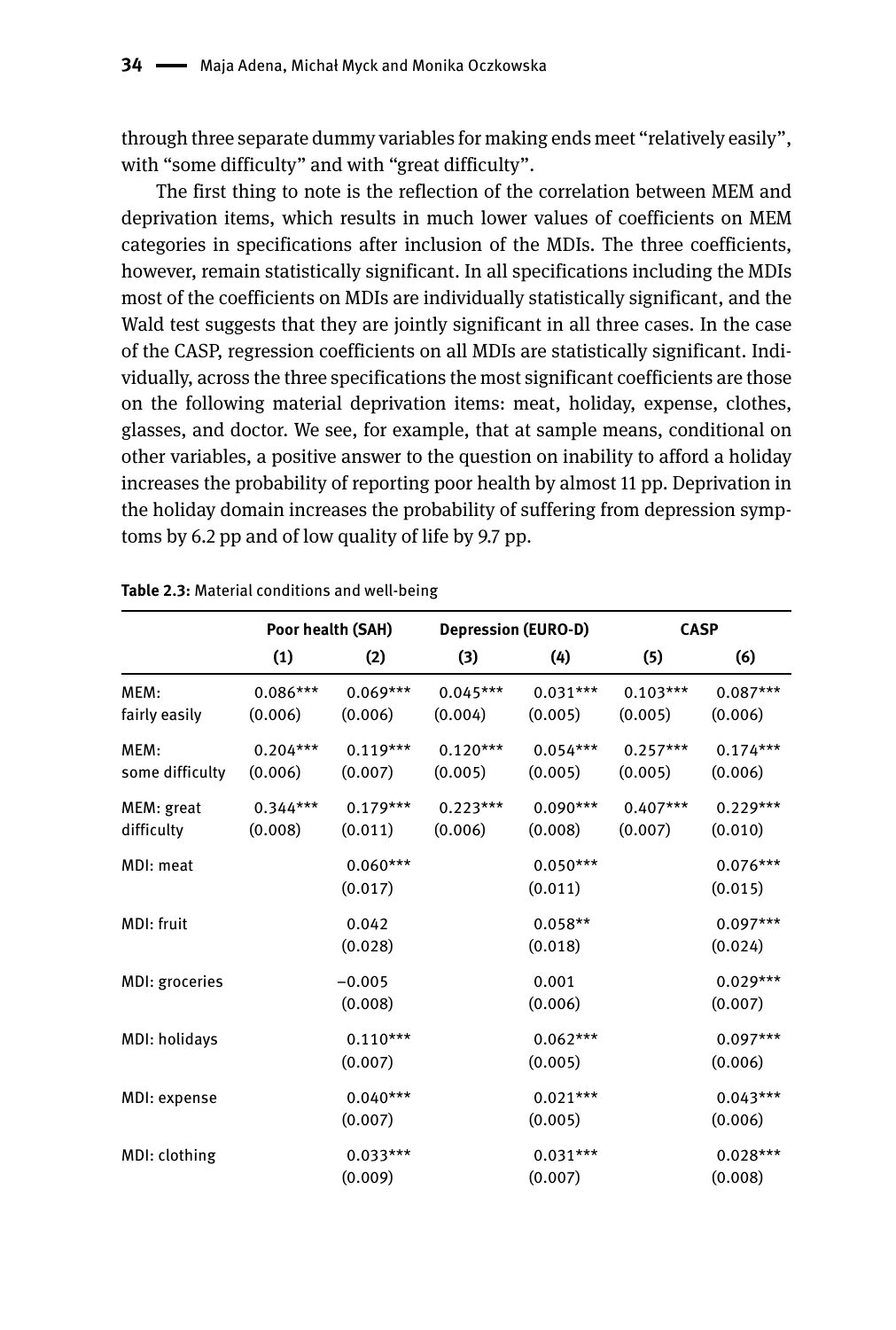|                               | Poor health (SAH) |            | <b>Depression (EURO-D)</b> |             | <b>CASP</b> |             |
|-------------------------------|-------------------|------------|----------------------------|-------------|-------------|-------------|
|                               | (1)               | (2)        | (3)                        | (4)         | (5)         | (6)         |
| MDI: shoes                    |                   | 0.006      |                            | $0.016*$    |             | $0.021*$    |
|                               |                   | (0.010)    |                            | (0.007)     |             | (0.009)     |
| MDI: heating                  |                   | 0.000      |                            | $0.021***$  |             | $0.040***$  |
|                               |                   | (0.009)    |                            | (0.006)     |             | (0.007)     |
| MDI: dentist                  |                   | $0.020*$   |                            | 0.008       |             | $0.034***$  |
|                               |                   | (0.009)    |                            | (0.006)     |             | (0.008)     |
| MDI: glasses                  |                   | $0.047***$ |                            | $0.041***$  |             | $0.029***$  |
|                               |                   | (0.010)    |                            | (0.007)     |             | (0.009)     |
| MDI: doctor                   |                   | $0.088***$ |                            | $0.070***$  |             | $0.089***$  |
|                               |                   | (0.012)    |                            | (0.008)     |             | (0.010)     |
| Age                           | $-0.000$          | 0.003      | $-0.024***$                | $-0.023***$ | $-0.027***$ | $-0.027***$ |
|                               | (0.003)           | (0.003)    | (0.002)                    | (0.002)     | (0.003)     | (0.003)     |
| Age squared                   | $0.000***$        | $0.000**$  | $0.000***$                 | $0.000***$  | $0.000***$  | $0.000***$  |
|                               | (0.000)           | (0.000)    | (0.000)                    | (0.000)     | (0.000)     | (0.000)     |
| Single                        | $-0.002$          | $-0.015*$  | $-0.003$                   | $-0.012**$  | $0.021***$  | 0.006       |
|                               | (0.006)           | (0.006)    | (0.004)                    | (0.004)     | (0.005)     | (0.005)     |
| Female                        | $0.016***$        | $0.012**$  | $0.087***$                 | $0.084***$  | $0.013***$  | $0.009*$    |
|                               | (0.004)           | (0.004)    | (0.003)                    | (0.003)     | (0.004)     | (0.004)     |
| Large                         | $-0.014*$         | $-0.017**$ | $-0.010*$                  | $-0.012*$   | 0.006       | 0.003       |
| household                     | (0.006)           | (0.006)    | (0.005)                    | (0.005)     | (0.006)     | (0.006)     |
| Country                       | yes               | yes        | yes                        | yes         | yes         | yes         |
| dummies                       |                   |            |                            |             |             |             |
| <b>Observations</b>           | 53,537            | 53,537     | 52,286                     | 52,286      | 50,770      | 50,770      |
| Wald test of MDI              |                   | 0.000      |                            | 0.000       |             | 0.000       |
| (p value)                     |                   |            |                            |             |             |             |
| Wald test of<br>MEM (p value) |                   | 0.000      |                            | 0.000       |             | 0.000       |
| Pseudo R2                     | 0.135             | 0.147      | 0.082                      | 0.101       | 0.181       | 0.204       |

| Table 2.3 (continued) |  |
|-----------------------|--|
|-----------------------|--|

Notes: Marginal effects from probit model. Standard errors in parentheses; \* p < 0.05, \*\* p < 0.01, \*\*\* p < 0.001

Source: Authors' calculations using SHARE Wave 5 release 0 data, unweighted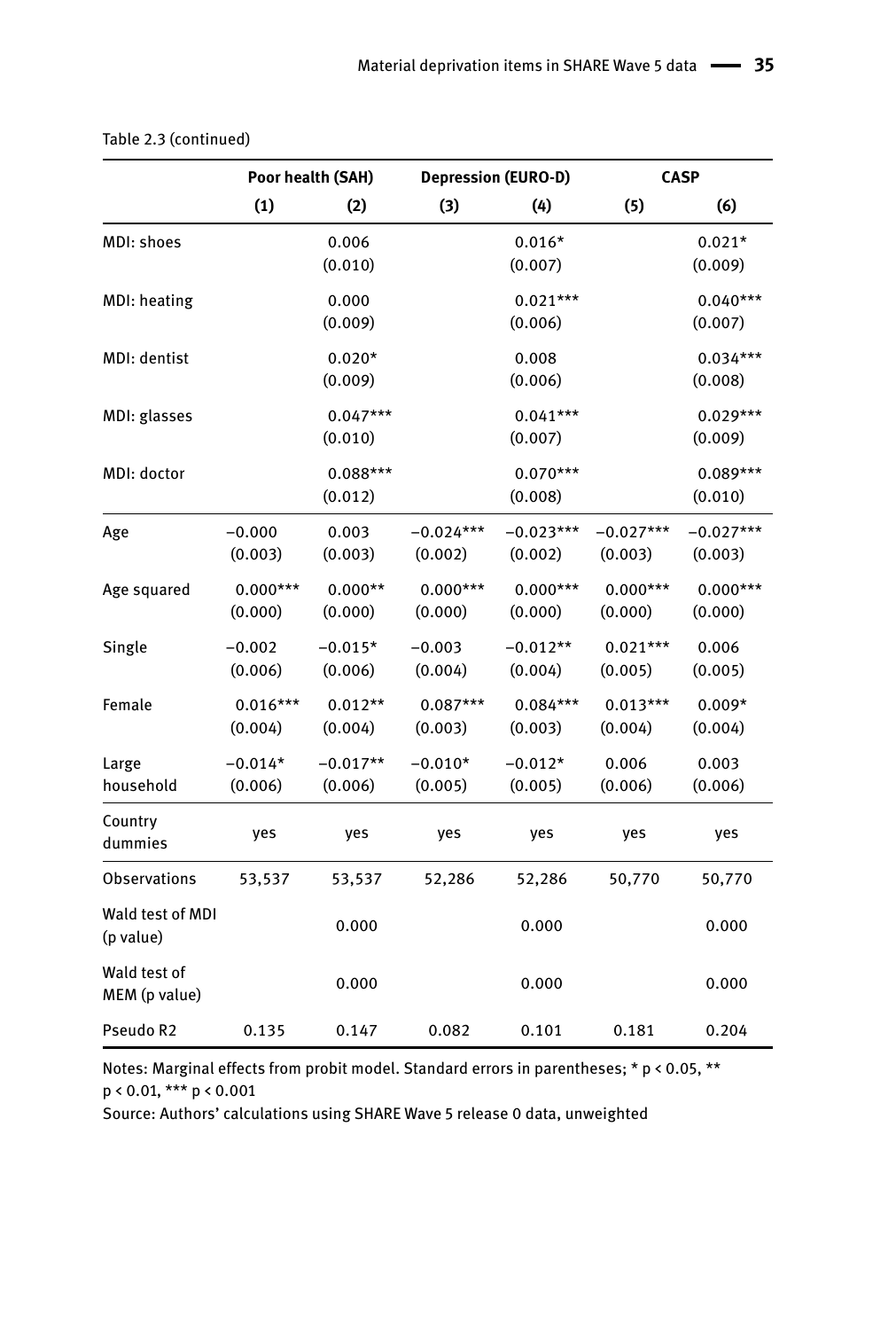## **2.5 Conclusions**

In this chapter we have analysed whether the new material deprivation items collected in SHARE Wave 5 can contribute to a better understanding of material conditions in later life. We showed that they strongly correlate with subjective assessments of material conditions (MEM) and that they contribute to the understanding of the variation in a number of broader quality of life outcomes (health, depression, CASP) over and above the information contained in MEM.

An important advantage of material deprivation items is that, while they clearly capture variations in the economic circumstances of households, in analysing outcomes such as subjective assessment of health, depression or overall life satisfaction, they are less likely to be endogenous with respect to the dependent variable. In the case of MEM, for example, it is likely that depressed people could judge their material situation less favourably compared to healthy individuals, as a result of which the established relationship between depression and material conditions could be biased. Our analysis in this chapter demonstrates that MDIs can be usefully employed in creating an index of material conditions. Examples of such indices are presented in chapters 5 and 6 and are employed in analysis in chapters 7, 9, 11, 14, 17, 18, 19, 28 and 30. The MDI variables can also be used to "objectivise" the subjective assessment of material conditions in a similar way to how subjective health assessment is "objectivised," for example, in Kalwij and Vermeulen (2008). MDIs could be accounted for when constructing alternative poverty measures to income-based indicators and as such, they may prove useful as policy targets and instruments for monitoring the material conditions of European populations.

#### **References**

- Adena, Maja, Myck, Michał (2014): "Poverty and transitions in health in later life". In: *Social Science & Medicine* 116, p. 202–210.
- Atkinson, Anthony, Cantillon, Bea, Marlier, Eric, Nolan, Brian (2002): *Social indicators: the EU and social inclusion*. Oxford: Oxford University Press.
- Kalwij, Adriaan, Vermeulen, Frederic (2008): "Health and labour force participation of older people in Europe: what do objective health indicators add to the analysis?". In*: Health Economics* 17. No. 5, p. 619–638.
- Myck, Michał, Oczkowska, Monika, Duda, Dominika (2015): "Innovations for better understanding of material deprivation and social exclusion". In: Malter, Frederic, Börsch-Supan, Axel (Eds.): *SHARE Wave 5: Innovations & Methodology.* Munich: MEA, Max Planck Institute for Social Law and Social Policy, p. 26–33.
- Nolan, Brian, Whelan, Christopher (1996): "Measuring poverty using income and deprivation indicators: alternative approaches". In: *Journal of European Social Policy* 6. No. 3, p. 225–240.